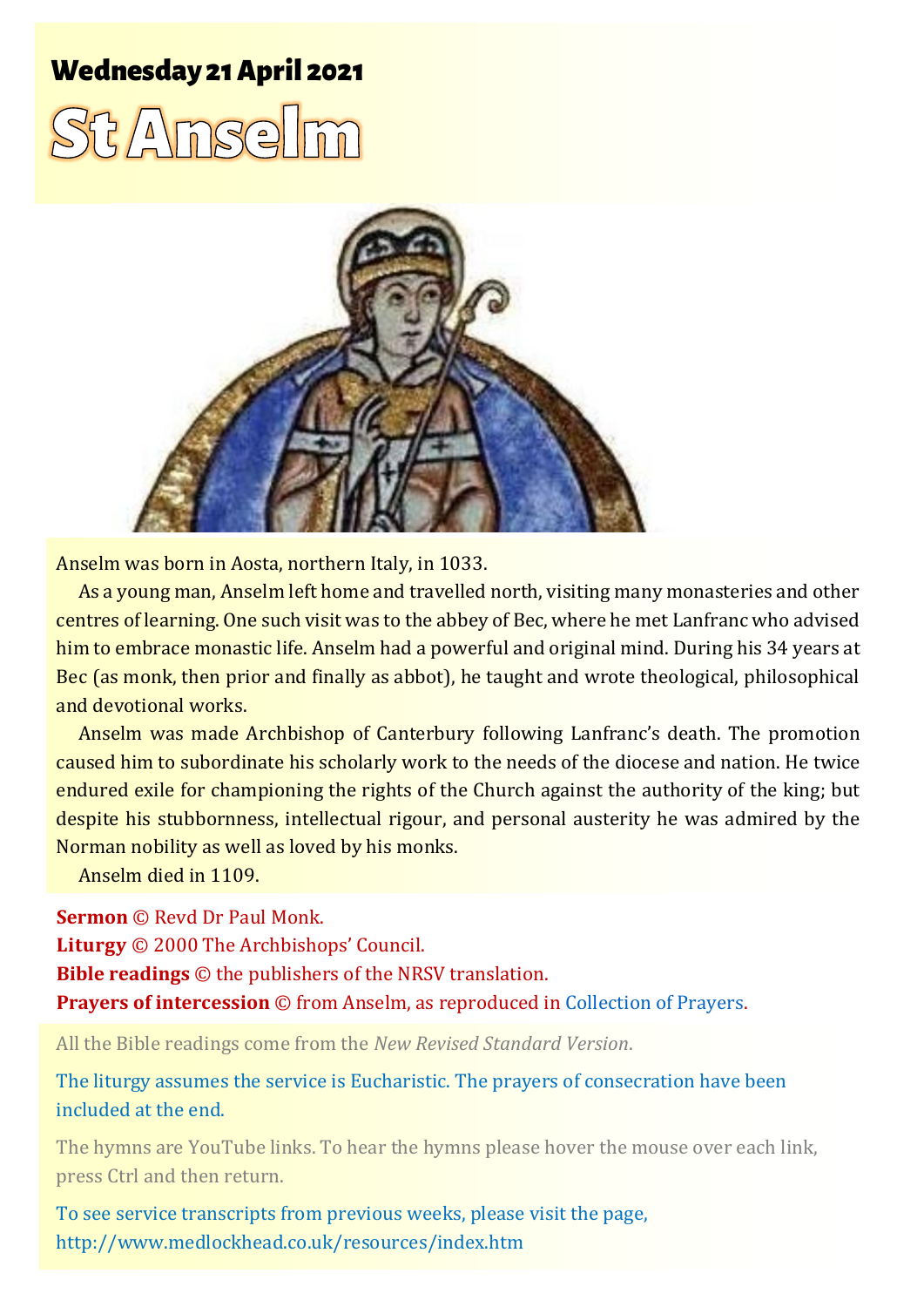## **Introduction and welcome**

HYMN 1 **[Take my life and let it be](https://www.youtube.com/watch?v=Gf11rReeWIs)** (please click on this link to hear the hymn)

## **The Welcome**

In the name of the Father, and of the Son, and of the Holy Spirit

All **Amen.**

The Lord be with you

All **And also with you.**

Alleluia! Christ is risen!

All **He is risen indeed! Alleluia!** 

## **The Preparation**

All **Almighty God, to whom all hearts are open, all desires known, and from whom no secrets are hidden: cleanse the thoughts of our hearts by the inspiration of your Holy Spirit, that we may perfectly love you, and worthily magnify your holy name; through Christ our Lord. Amen.**

Our Lord Jesus Christ said: The first commandment is this: 'Hear, O Israel, the Lord our God is the only Lord. You shall love the Lord your God with all your heart, with all your soul, with all your mind, and with all your strength.'

And the second is this: 'Love your neighbour as yourself.'

There is no other commandment greater than these.

On these two commandments hang all the law and the prophets.

#### All **Amen. Lord, have mercy.**

Christ calls us to share the heavenly banquet of his love with all the saints in earth and heaven. Therefore, knowing our unworthiness and sin, let us confess our sins in penitence and faith, firmly resolved to keep God's commandments and to live in love and peace with all.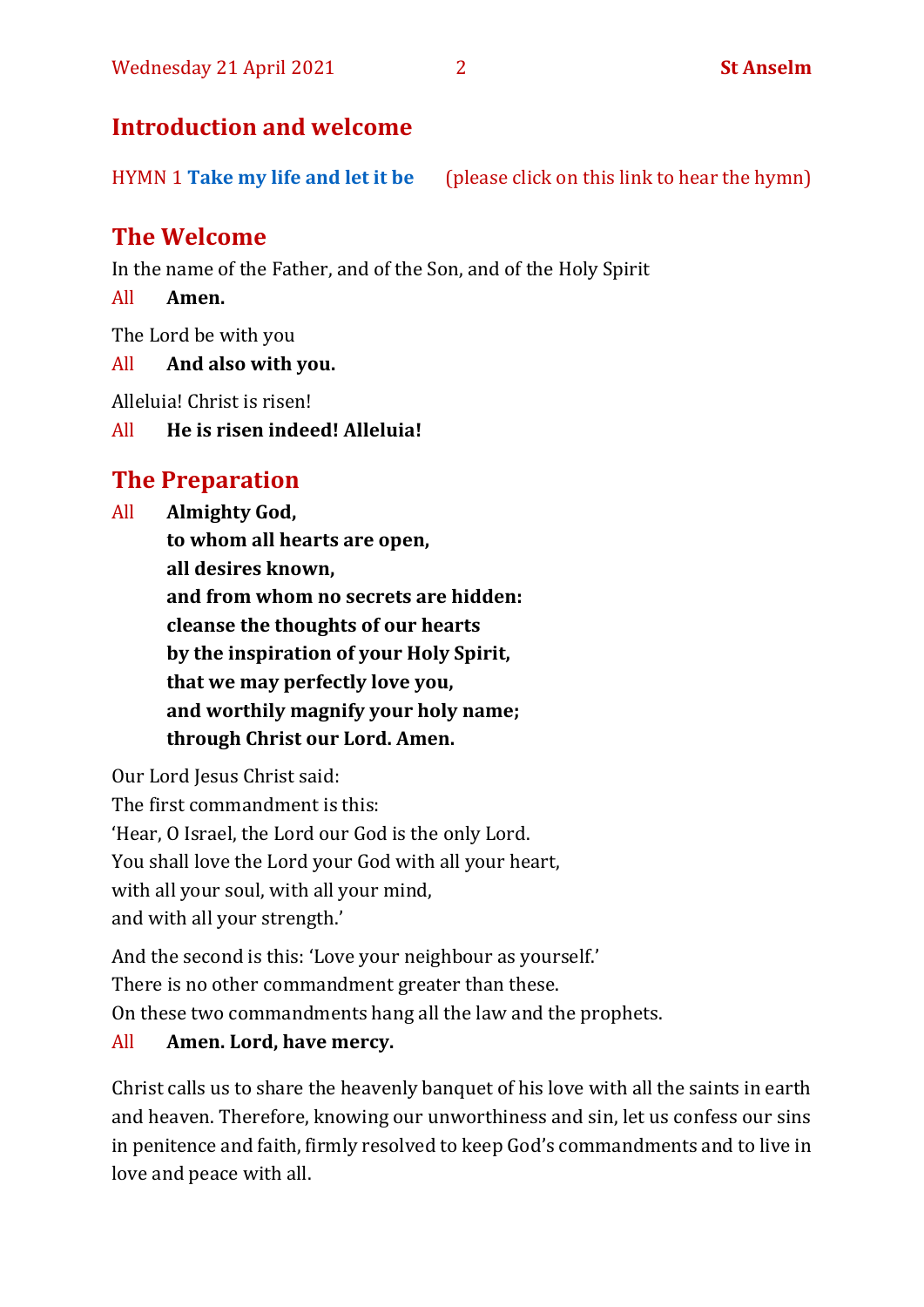All **Almighty God, our heavenly Father, we have sinned against you and against our neighbour in thought and word and deed, through negligence, through weakness, through our own deliberate fault. We are truly sorry and repent of all our sins. For the sake of your Son Jesus Christ, who died for us, forgive us all that is past and grant that we may serve you in newness of life to the glory of your name. Amen.**

Almighty God,

who forgives all who truly repent, have mercy upon you, pardon and deliver you from all your sins, confirm and strengthen you in all goodness, and keep you in life eternal; through Jesus Christ our Lord. All **Amen.**

## **The Gloria**

This Gloria is sung to the tune of 'Cwm Rhondda'. Click **[here](about:blank)** for the tune.

All **Glory be to God in Heaven, Songs of joy and peace we bring, Thankful hearts and voices raising, To creation's Lord we sing. Lord we thank you, Lord we praise you, Glory be to God our King: Glory be to God our King. Lamb of God, who on our shoulders, Bore the load of this world's sin; Only Son of God the Father, You have brought us peace within.**

**Lord, have mercy, Christ have mercy,**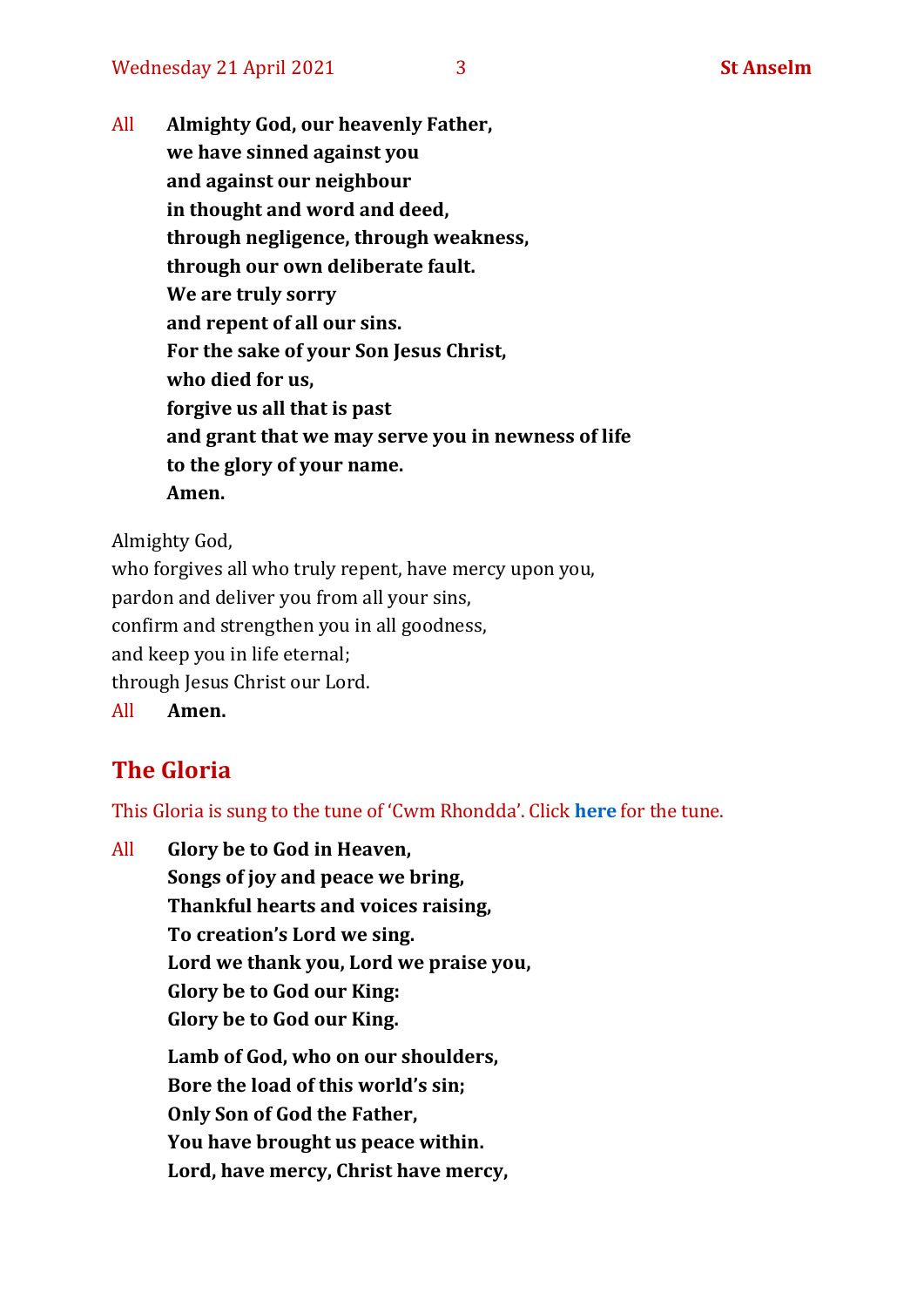**Now your glorious reign begin: Now your glorious reign begin.**

**You O Son of God are Holy, You we praise with one accord. None in heav'n or earth is like you, Only you are Christ the Lord. With the Father and the Spirit, Ever worshipped and adored: Ever worshipped and adored.**

## **The Collect for St Anselm**

Eternal God, who gave great gifts to your servant Anselm as a pastor and teacher: grant that we, like him, may desire you with our whole heart and, so desiring, may seek you and, seeking, may find you; through Jesus Christ your Son our Lord, who is alive and reigns with you, in the unity of the Holy Spirit, one God, now and for ever.. All **Amen.**

## **First reading**

A reading from the book of Wisdom

For who can learn the counsel of God? Or who can discern what the Lord wills? For the reasoning of mortals is worthless, and our designs are likely to fail; for a perishable body weighs down the soul, and this earthy tent burdens the thoughtful mind. We can hardly guess at what is on earth, and what is at hand we find with labour; but who has traced out what is in the heavens? Who has learned your counsel, unless you have given wisdom and sent your Holy Spirit from on high? And thus the paths of those on earth were set right, and people were taught what pleases you, and were saved by wisdom. *Wisdom 9:13–18*

This is the Word of the Lord

All **Thanks be to God.**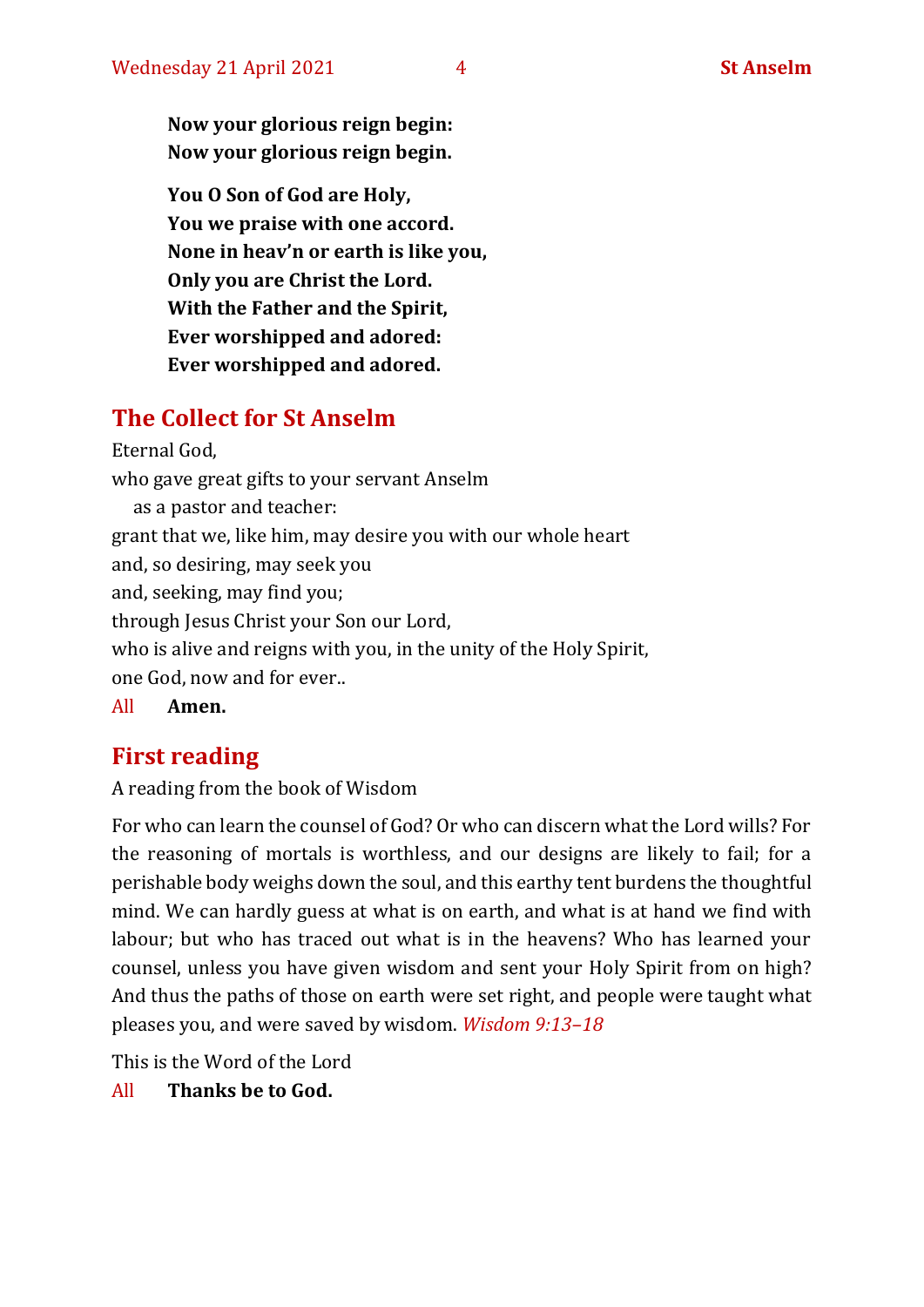## **Second reading**

A reading from the Letter of St Paul to the Romans

God proves his love for us in that while we still were sinners Christ died for us. Much more surely then, now that we have been justified by his blood, will we be saved through him from the wrath of God. For if while we were enemies, we were reconciled to God through the death of his Son, much more surely, having been reconciled, will we be saved by his life. But more than that, we even boast in God through our Lord Jesus Christ, through whom we have now received reconciliation. *Romans 5:8–11*

This is the Word of the Lord

All **Thanks be to God.**

#### HYMN 2 **[Brother, sister let me serve you](https://www.youtube.com/watch?v=hlNoxoOocZs)** (click on this link to hear the hymn)

## **Gospel reading**

Hear the Gospel of our Lord Jesus Christ according to Luke

#### All **Glory to you O Lord.**

Jesus said to the disciples, 'When you hear of wars and insurrections, do not be terrified; for these things must take place first, but the end will not follow immediately. Nation will rise against nation, and kingdom against kingdom; there will be great earthquakes, and in various places famines and plagues; and there will be dreadful portents and great signs from heaven.

'But before all this occurs, they will arrest you and persecute you; they will hand you over to synagogues and prisons, and you will be brought before kings and governors because of my name. This will give you an opportunity to testify. So make up your minds not to prepare your defence in advance; for I will give you words and a wisdom that none of your opponents will be able to withstand or contradict.' *Luke 21:9–15*

This is the Gospel of the Lord

All **Praise to you O Christ.** 

## **Sermon**

All the contemporary biographies of Anselm suggest he was 'a brain walking on legs'. He was always utterly brilliant and used his amazing mind to further the Church. Even today, we still use many of his ideas and prayers. All commentators agree that Anselm went far in the Church in part because of his mind but his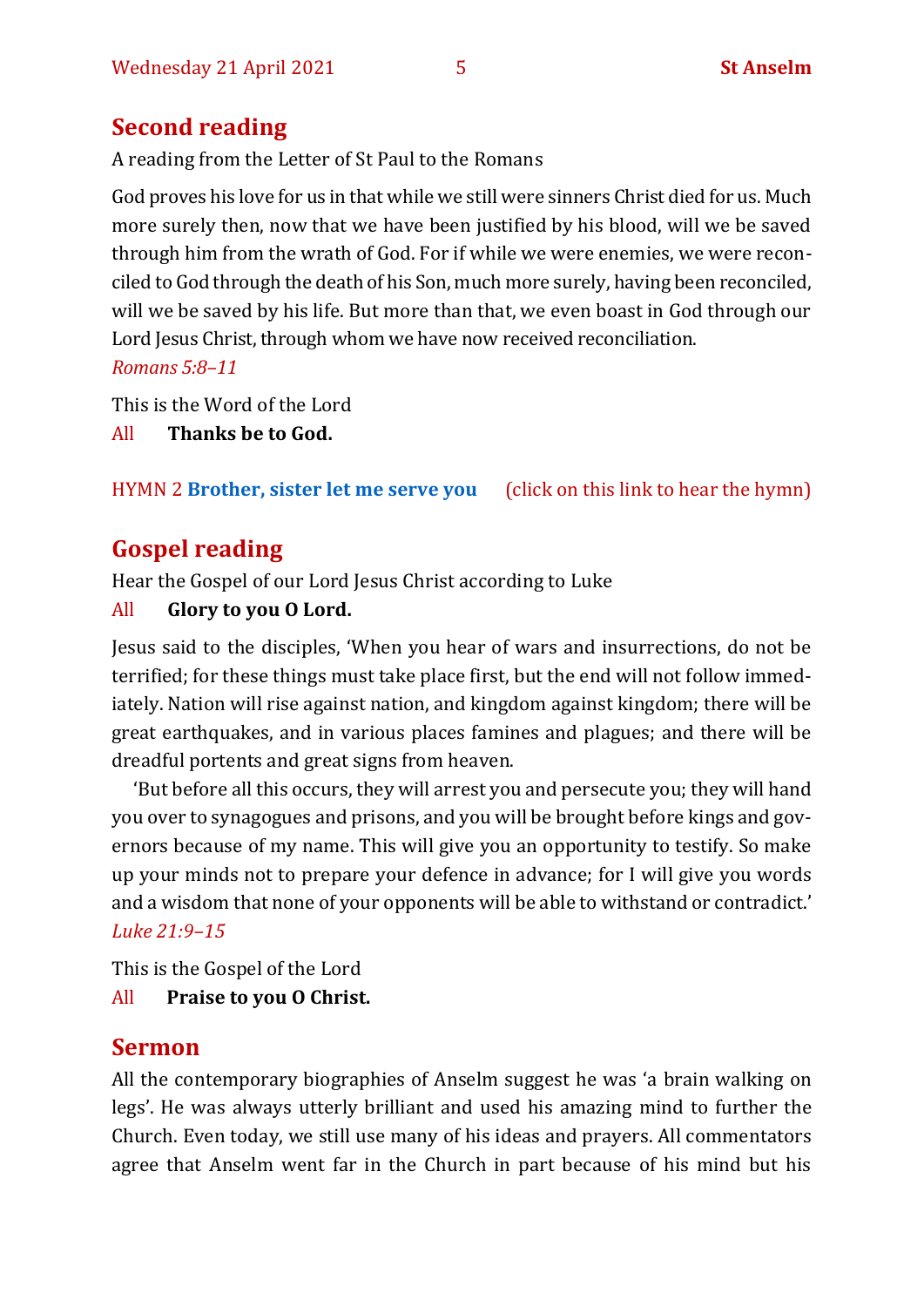personal piety was also exceptional. By calling Anselm *Saint* Anselm, the Church is inviting us to emulate him. Clearly, it would be nice to do so … but how can we?

We need to appreciate an important distinction. We're not being told to be clever. The world is full of brilliant men and women who use their cleverness for themselves. Some use their cleverness for evil purposes, for furthering themselves and getting richer. Some do not believe in God and others consciously work against Him. That's why the first reading says, 'For the reasoning of mortals is worthless'. So the task involves a different way of looking. Where do we look for guidance?

Jesus himself usually started with The Law, which he summarised by telling us to love God with all our heart, soul, mind and strength. 'Mind' is different from cleverness. Similarly, the first readings tells us, 'the people are saved by wisdom.'

Elsewhere in Scripture, Jesus commends a widow who gives just a tiny donation to the Temple. It's a story we often call the 'widow's mite' (Mark 12:41–44, Luke 21:1–4). This old, poor woman may have given little but it was a large proportion of what she had. In the same way, we please God when we give Him a high proportion of our mental ability, whatever its extent. We use our mind to think about God, plan to do His work. The prayer of St Teresa of Àvila is useful in this respect:

Christ has no body now but yours.

No hands, no feet on earth but yours.

Yours are the eyes through which he looks compassion on this world.

Yours are the feet with which he walks to do good.

Yours are the hands through which he blesses all the world.

Yours are the hands, yours are the feet, yours are the eyes, you are his body.

Christ has no body now on earth but yours.

It suggests our task of loving God with our mind is bound up in assessing *how* to be His hands, *how* to be His feet, body, etc. This way of loving God requires a mind that's willing to think through His tasks and obligations to the best of its ability. Our thinking is customised both in terms of context but also our ability. In our thinking, God wants us to do what we can but doesn't ask us to do what we can't.

A second caution concerns the way Scripture talks of 'wisdom', which is not the same as cleverness (innate or learned) but is always a result of Godliness. This wisdom comes from asking God for help. That's what today's Gospel reading seeks to convey. And this wisdom often appears different to cleverness because it's His way of doing things rather than ours. As God says through the Prophet Isaiah, ' "For My thoughts are not your thoughts, nor are your ways My ways," says the Lord. "For as the heavens are higher than the earth, so are My ways higher than your ways, And My thoughts than your thoughts" ' (Is 55:8,9).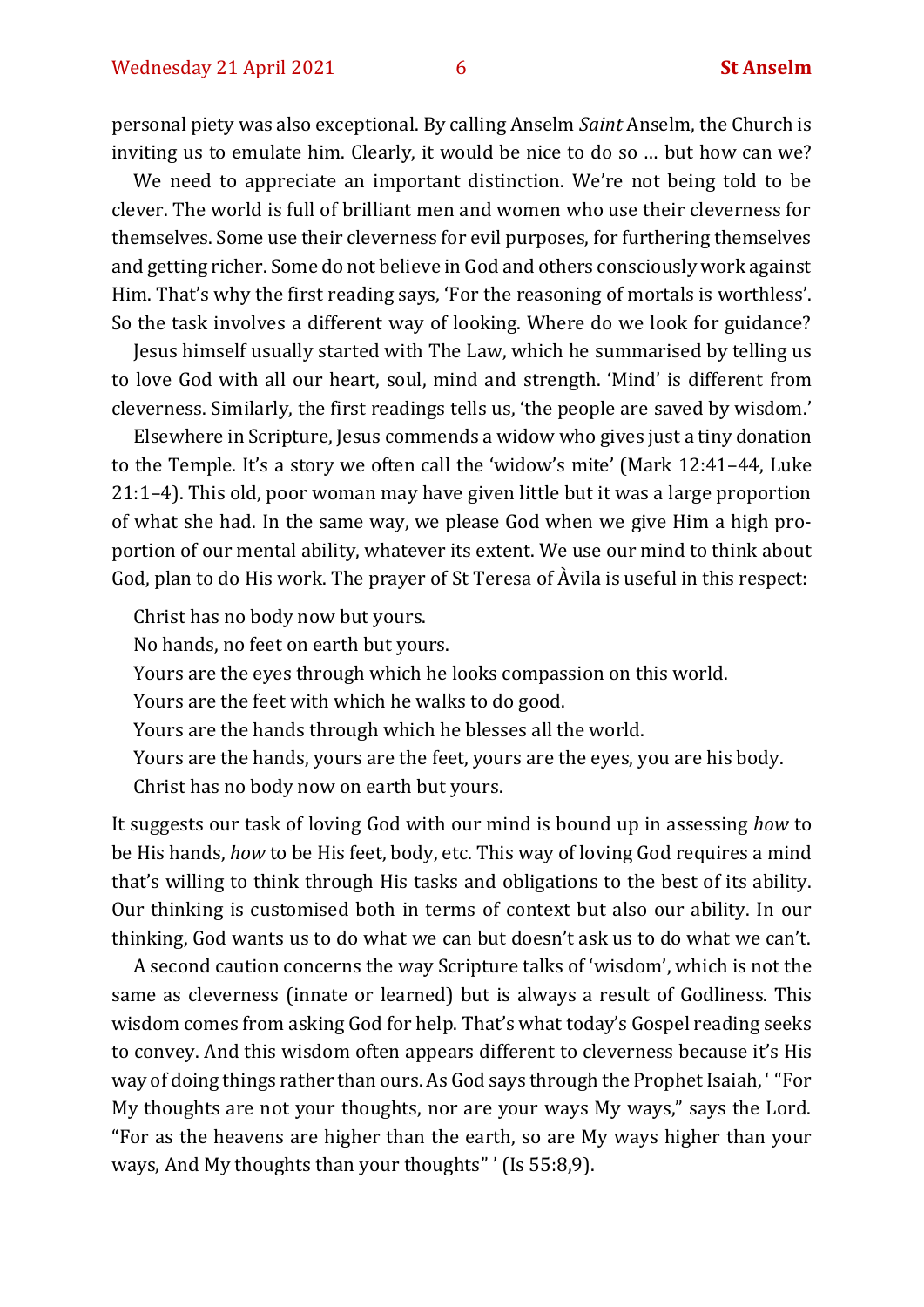Today in the Church calendar we remember St Anselm. The best homage we can pay him is to love God with our mind, and love Him to the uttermost.

## **The Creed**

Do you believe and trust in God the Father, the source of all being and life, the one for whom we exist?

## All **We believe and trust in him.**

Do you believe and trust in God the Son, who took our human nature, died for us and rose again?

All **We believe and trust in him.**

Do you believe and trust in God the Holy Spirit, who gives life to the people of God and makes Christ known in the world?

#### All **We believe and trust in him.**

This is the faith of the Church.

All **This is our faith. We believe and trust in one God, Father, Son and Holy Spirit. Amen.**

## **Prayers of intercession**

O Father, most merciful, in the beginning you created us, and by the passion of your only Son you created us anew. Work in us now, both to will and to do what pleases you. Since we are weak and can do no good thing by ourselves, grant us your grace and heavenly blessing, that in whatever work we engage we may do all to your honour and glory. Keep us from sin and empower us daily to do good works, that as long as we live in the body we may always perform service to you.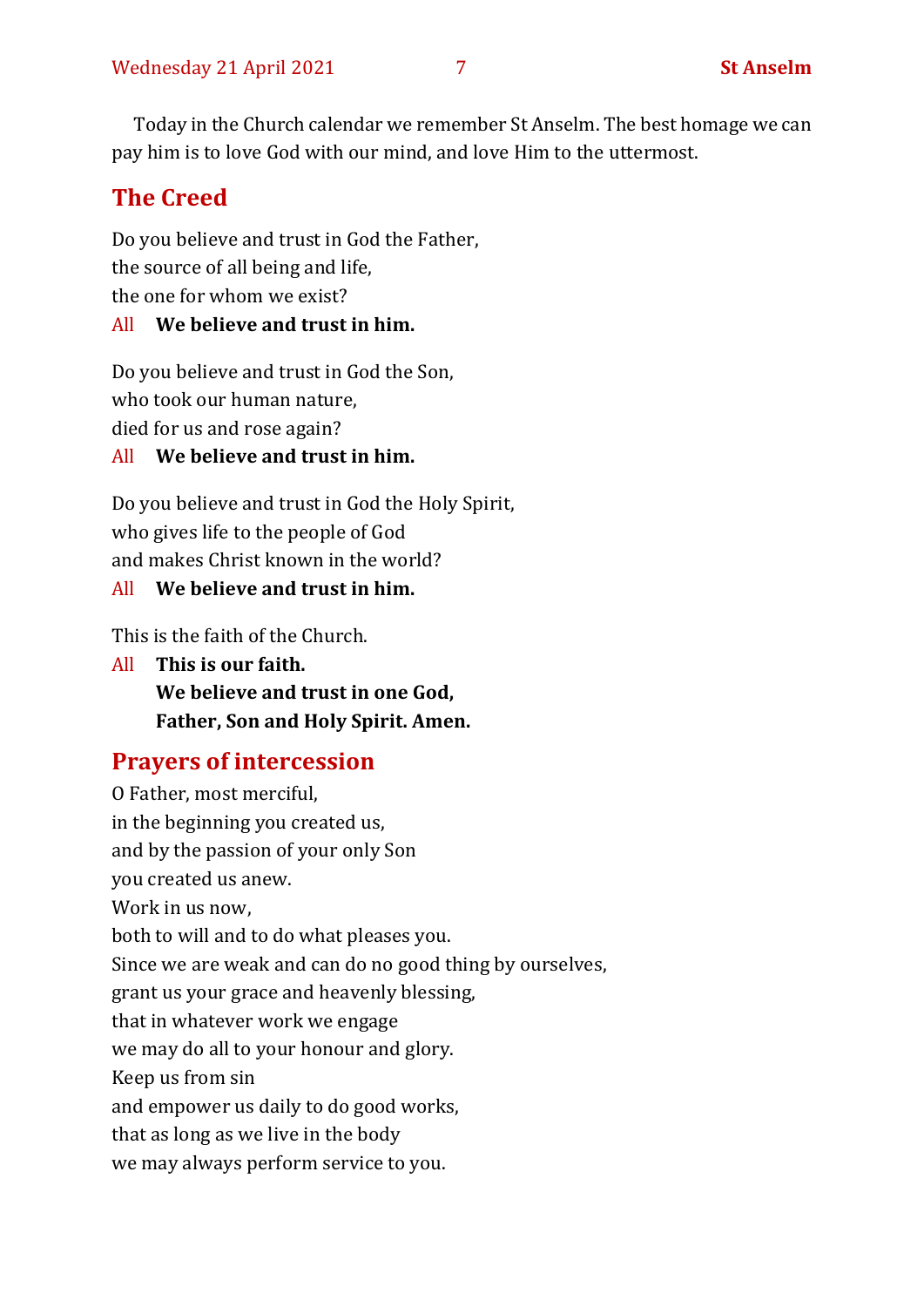After our departure give us pardon of all our sins, and receive us to eternal life; through him who lives and reigns with you and the Holy Spirit, for ever and ever. *St Anselm*

#### All **Amen.**

O blessed Lord,

you have commanded us to love one another. Just as we have received your undeserved blessings, may we love everyone in you and for you.

We ask your kindness for all, but especially for the friends whom your love has given to us. Love them, O fountain of love, and move them to love you with all their heart, that they may will, and speak, and do only those things which are pleasing to you.

Our prayer is cold,

because our love is so feeble,

but you are rich in mercy.

Do not measure your goodness to them by the dullness of our devotion,

but as your kindness surpasses all human affection,

so let your hearing transcend our prayer.

Do what is best for them, according to your will,

that being ruled and protected by you always and everywhere,

they may receive eternal life in the end;

to you, with the Father and the Holy Spirit,

be all honour and praise for ever and ever. *St Anselm*

#### All **Amen.**

O Lord Jesus Christ,

our redemption and our salvation,

we praise you and give you thanks.

Though we are unworthy of your benefits,

and cannot offer to you the devotion you deserve,

let your loving-kindness complete whatever our weakness tries to do.

Before you, O Lord, we lay all our desires,

and whatever our heart rightly wishes, it is because of your gift.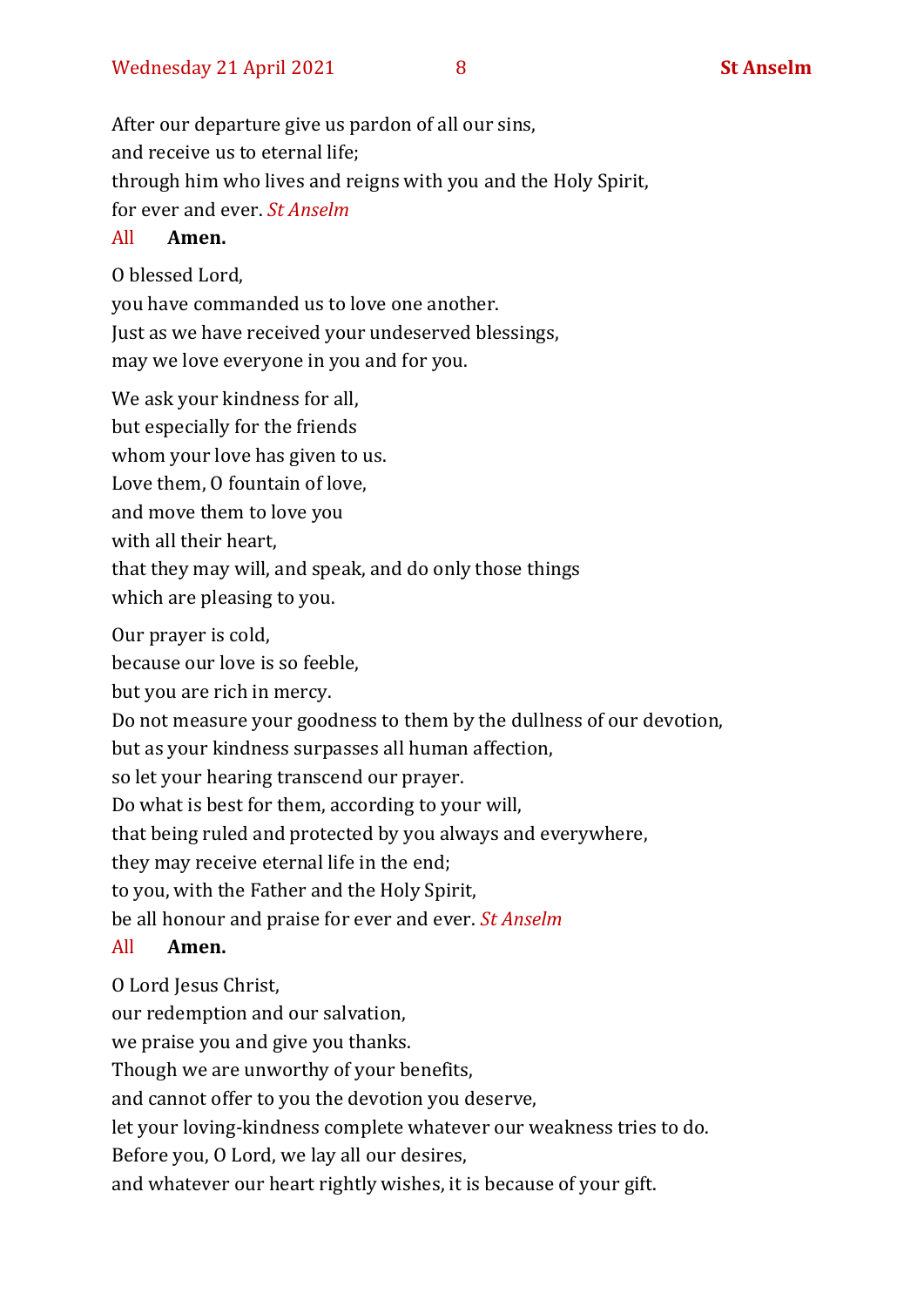Help us love you as you command. Do not let your gift be unfruitful in us. Complete what you have begun, give what you have made us desire, convert our lukewarmness into fervent love of you; for the glory of your holy name. *St Anselm* All **Amen.**

Merciful Father,

All **accept these prayers for the sake of your Son, our Saviour Jesus Christ. Amen.**

### **The peace**

Unto us a child is born, unto us a son is given, and his name shall be called the Prince of Peace.

The peace of the Lord be always with you,

All **And also with you.**

```
HYMN 3 Turn your eyes upon Jesus (please click on this link to hear the hymn)
```
The liturgy of the Communion Service appears below

# The Dismissal

May Christ who makes saints of sinners, who has transformed those we remember today, raise and strengthen you that you may transform the world; and the blessing of God the Almighty: Father, Son, and Holy Spirit, be with you now and remain with you always. All **Amen.**

#### HYMN 4 **[What a friend we have in Jesus](https://www.youtube.com/watch?v=LarFhGeE-ac)** (click on this link to hear the hymn)

Go in peace to love and serve the Lord.

#### All **In the name of Christ. Amen.**

Alleluia! Christ is risen!

All **He is risen indeed! Alleluia!**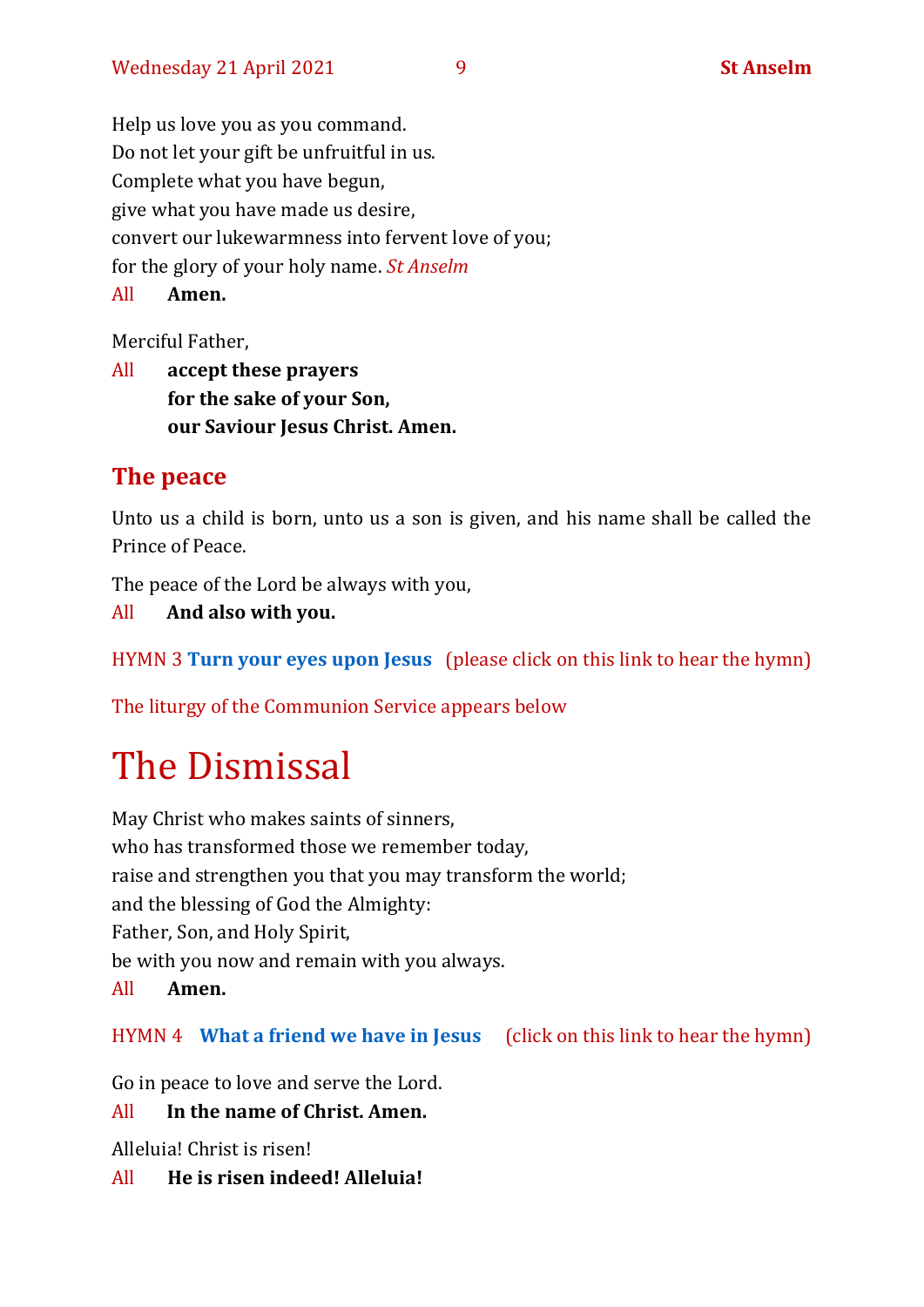## The Liturgy of the Sacrament

## Eucharistic Prayer (prayer E)

The Lord be with you

#### All **and also with you.**

Lift up your hearts.

#### All **We lift them to the Lord.**

Let us give thanks to the Lord our God.

#### All **It is right to give thanks and praise.**

It is indeed right, our duty and our joy, always and everywhere to give you thanks, holy Father, almighty and eternal God, through Jesus Christ our Lord. And now we give thanks, most gracious God, surrounded by a great cloud of witnesses and glorified in the assembly of your saints. The glorious company of apostles praise you. The noble fellowship of prophets praise you. The white-robed army of martyrs praise you. We, your holy Church, acclaim you. In communion with angels and archangels, and with all who served you on earth and worship you now in heaven, we raise our voice to proclaim your glory, for ever praising you and saying:

All **Holy, holy, holy Lord, God of power and might, heaven and earth are full of your glory. Hosanna in the highest. Blessed is he who comes in the name of the Lord. Hosanna in the highest.**

We praise and bless you, loving Father, through Jesus Christ, our Lord; and as we obey his command, send your Holy Spirit, that broken bread and wine outpoured may be for us the body and blood of your dear Son.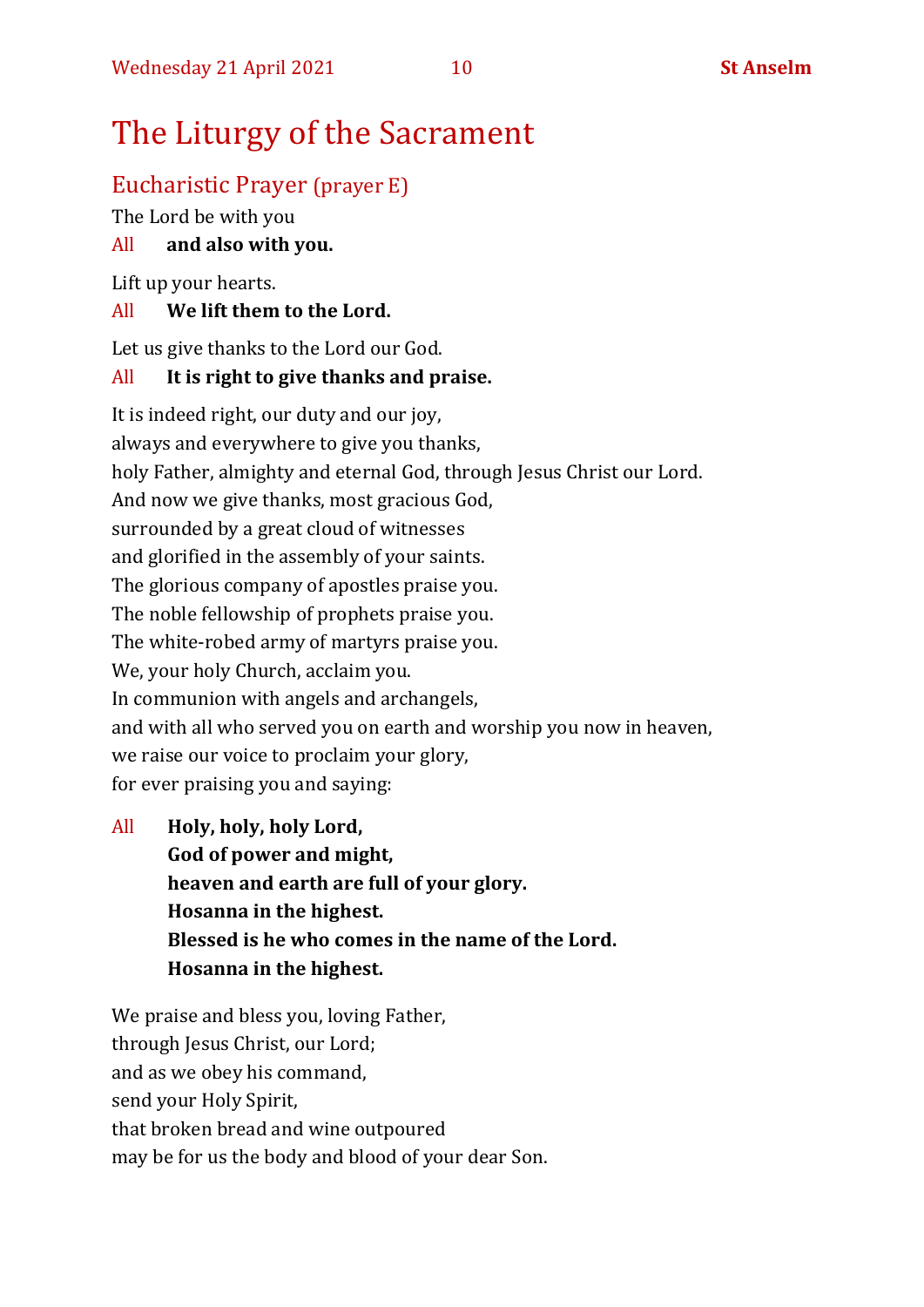On the night before he died he had supper with his friends and, taking bread, he praised you. He broke the bread, gave it to them and said: Take, eat; this is my body which is given for you; do this in remembrance of me.

When supper was ended he took the cup of wine. Again he praised you, gave it to them and said: Drink this, all of you; this is my blood of the new covenant, which is shed for you and for many for the forgiveness of sins. Do this, as often as you drink it, in remembrance of me.

So, Father, we remember all that Jesus did, in him we plead with confidence his sacrifice made once for all upon the cross.

Bringing before you the bread of life and cup of salvation, we proclaim his death and resurrection until he comes in glory.

Great is the mystery of faith:

All **Christ has died. Christ is risen. Christ will come again.**

Lord of all life, help us to work together for that day when your kingdom comes and justice and mercy will be seen in all the earth.

Look with favour on your people, gather us in your loving arms and bring us with Anselm and all the saints to feast at your table in heaven.

Through Christ, and with Christ, and in Christ, in the unity of the Holy Spirit, all honour and glory are yours, O loving Father, for ever and ever.

All **Amen.**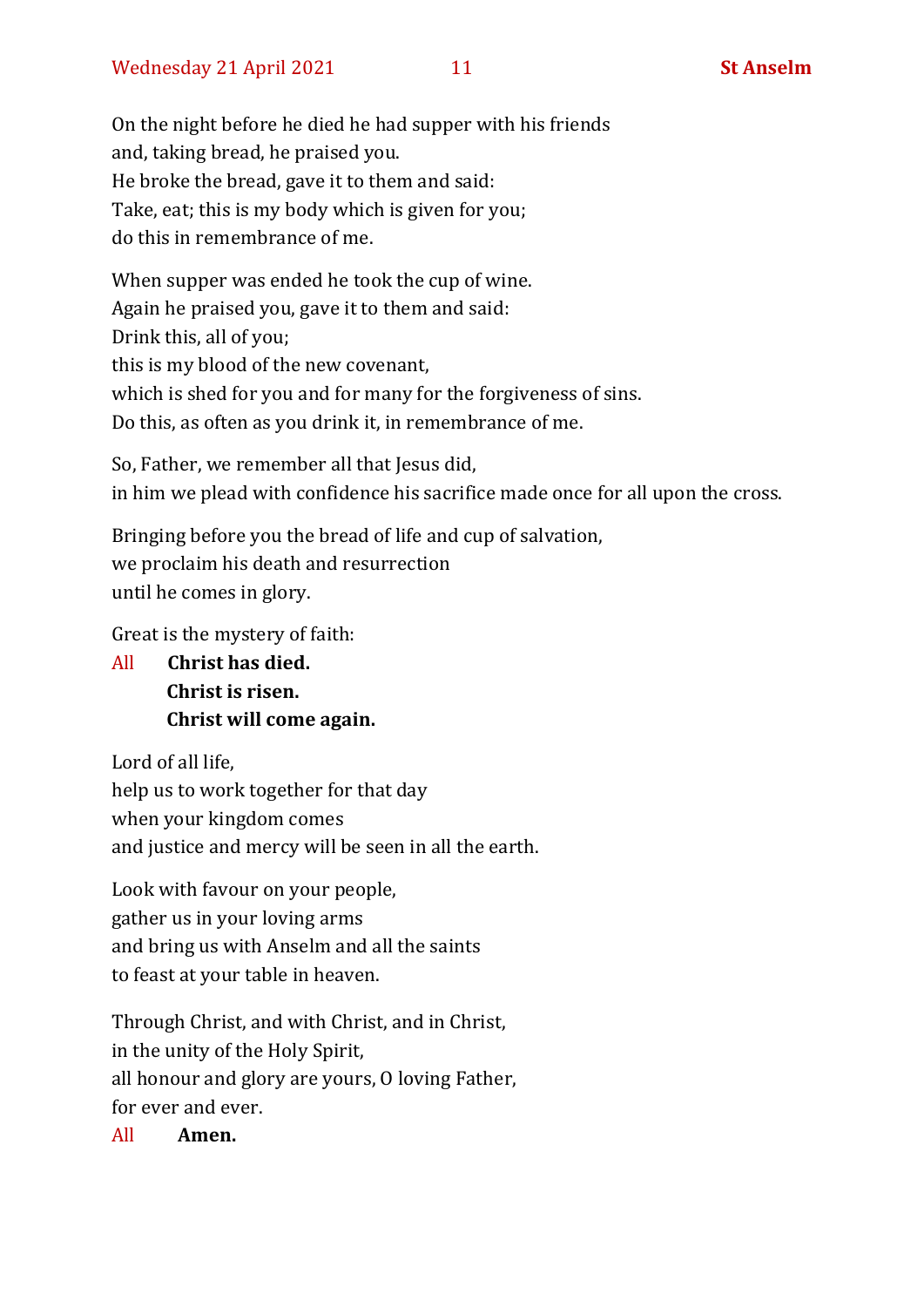## The Lord's Prayer

As our Saviour taught us, so we pray

All **Our Father in heaven, hallowed be your name, your kingdom come, your will be done, on earth as in heaven. Give us today our daily bread. Forgive us our sins as we forgive those who sin against us. Lead us not into temptation but deliver us from evil. For the kingdom, the power,** 

**and the glory are yours now and for ever. Amen.**

## Breaking of the Bread

We break this bread to share in the body of Christ.

- All **Though we are many, we are one body, because we all share in one bread.**
- All **Lamb of God,**

**you take away the sin of the world, have mercy on us.**

**Lamb of God, you take away the sin of the world, have mercy on us.**

**Lamb of God, you take away the sin of the world, grant us peace.**

Draw near with faith. Receive the body of our Lord Jesus Christ which he gave for you, and his blood which he shed for you. Eat and drink in remembrance that he died for you, and feed on him in your hearts by faith with thanksgiving.